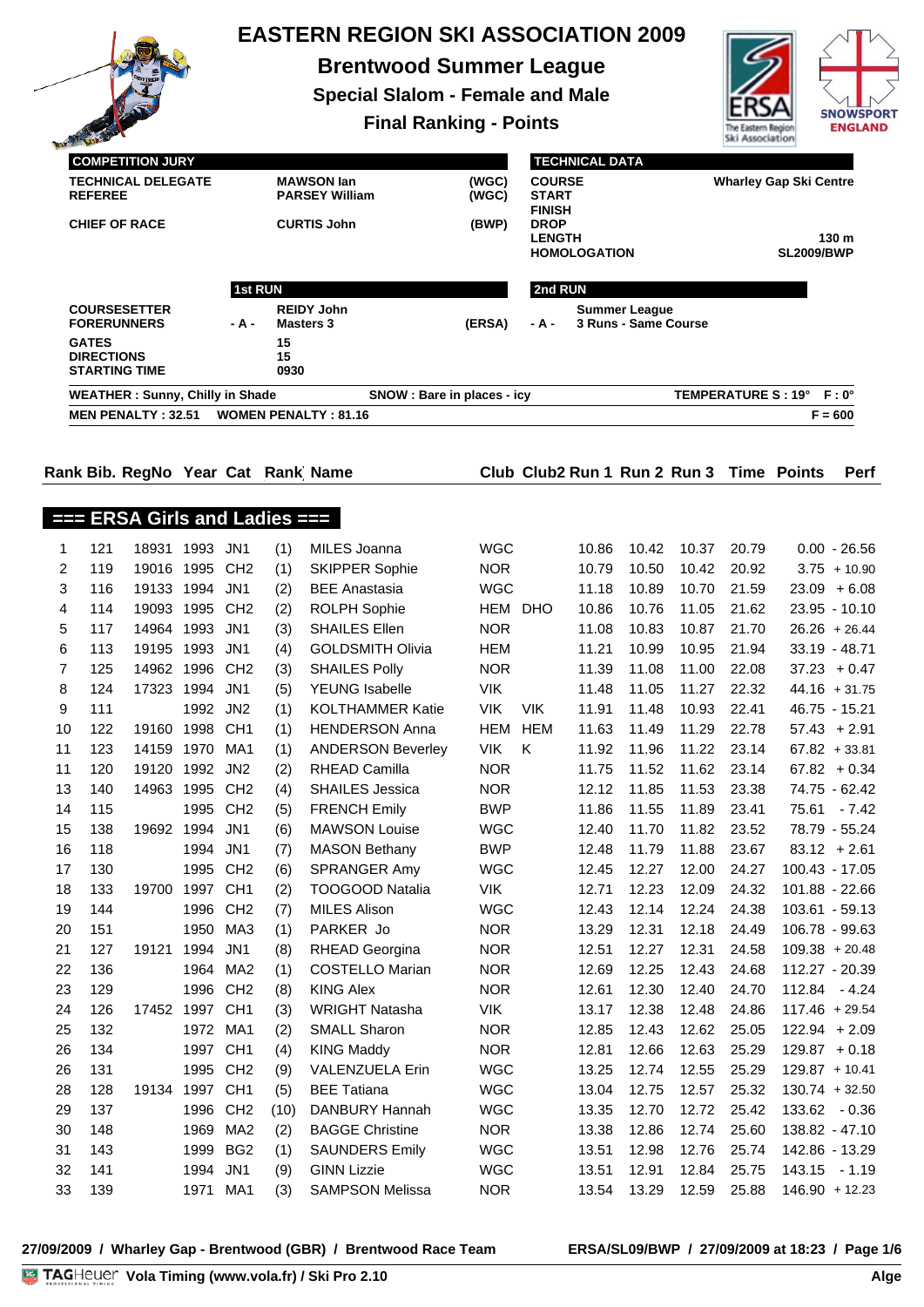|                        |            | Rank Bib. RegNo Year Cat Rank Name |                      |                        |             |                                                                  |                          |            | Club Club2 Run 1 Run 2 Run 3 Time Points |                |                |                |                 | Perf                                           |
|------------------------|------------|------------------------------------|----------------------|------------------------|-------------|------------------------------------------------------------------|--------------------------|------------|------------------------------------------|----------------|----------------|----------------|-----------------|------------------------------------------------|
| 34                     | 145        |                                    | 1995 CH2             |                        | (11)        | <b>HEYMOZ Yvette</b>                                             | <b>WGC</b>               |            | 13.63                                    | 13.24          | 13.03          | 26.27          | 158.15          | - 6.19                                         |
| 35                     | 142        | 18640                              | 1996                 | CH <sub>2</sub>        | (12)        | <b>BIERRUM Natasha</b>                                           | HEM HEM                  |            | 13.86                                    | 13.32          | 13.06          | 26.38          |                 | $161.33 + 6.89$                                |
| 36                     | 154        |                                    | 1968                 | MA <sub>2</sub>        | (3)         | <b>SPANTON Lisa</b>                                              | <b>NOR</b>               |            | 14.04                                    | 13.20          | 13.31          | 26.51          |                 | 165.08 - 73.13                                 |
| 36                     | 150        | 19498                              | 1999                 | BG <sub>2</sub>        | (2)         | <b>LILLYWHITE Alexandra</b>                                      | <b>VIK</b>               |            | 13.94                                    | 13.23          | 13.28          | 26.51          |                 | 165.08 - 27.08                                 |
| 38                     | 155        |                                    | 1997                 | CH <sub>1</sub>        | (6)         | O'NEILL Ella                                                     | <b>BAS</b>               |            | 14.33                                    | 13.85          | 13.06          | 26.91          |                 | 176.62 - 62.38                                 |
| 39                     | 146        |                                    | 1991                 | JN <sub>2</sub>        | (3)         | <b>CLARKE Daisy</b>                                              | <b>NOR</b>               |            |                                          | 13.59          | 13.42          | 27.01          | $179.51 + 9.41$ |                                                |
| 40                     | 158        | 19680                              | 1998                 | CH <sub>1</sub>        | (7)         | <b>BAXTER Phillipa</b>                                           | <b>VIK</b>               | <b>DHO</b> | 14.17                                    | 13.79          | 13.59          | 27.38          |                 | 190.19 - 56.80                                 |
| 41                     | 149        | 19011                              | 2001                 | BG1                    | (1)         | <b>KEYS</b> Georgia                                              | HEM                      | <b>WYC</b> | 14.32                                    | 13.81          | 13.89          | 27.70          |                 | $199.42 + 12.43$                               |
| 42                     | 147        |                                    | 1999                 | BG <sub>2</sub>        | (3)         | <b>SNOW Elise</b>                                                | <b>WGC</b>               |            | 14.40                                    | 13.88          | 13.85          | 27.73          |                 | $200.29 + 27.82$                               |
| 43                     | 156        | 19712 1999                         |                      | BG <sub>2</sub>        | (4)         | <b>BOTY Carys</b>                                                | <b>HEM</b>               |            | 15.14                                    | 14.02          | 13.93          | 27.95          |                 | 206.64 - 33.48                                 |
| 44                     | 153        |                                    | 2000                 | BG <sub>2</sub>        | (5)         | <b>WRIGHT Eddie</b>                                              | <b>NOR</b>               |            | 14.71                                    | 13.88          | 14.11          | 27.99          |                 | 207.79 - 4.73                                  |
| 45                     | 152        |                                    | 1997 CH1             |                        | (8)         | <b>DURANT Ella</b>                                               | <b>VIK</b>               |            | 14.78                                    | 14.32          | 13.77          | 28.09          |                 | 210.68 - 1.76                                  |
| 46                     | 175        |                                    | 1994                 | JN <sub>1</sub>        | (10)        | <b>FULHAM Laura</b>                                              | <b>WGC</b>               |            | 15.31                                    | 14.51          | 14.21          | 28.72          |                 | 228.86 - 12.88                                 |
| 47                     | 159        | 19235                              | 1999                 | BG <sub>2</sub>        | (6)         | ROYAL Natasha                                                    | VIK                      |            | 15.53                                    | 14.64          | 14.33          | 28.97          |                 | 236.08 - 11.68                                 |
| 48                     | 163        |                                    | 1995                 | CH <sub>2</sub>        | (13)        | <b>WAITE Katie</b>                                               | <b>WGC</b>               |            | 15.28                                    | 15.19          | 13.95          | 29.14          |                 | 240.98 - 80.20                                 |
| 49                     | 157        |                                    | 2001                 | BG1                    | (2)         | <b>SAUNDERS Katie</b>                                            | <b>WGC</b>               |            | 15.11                                    | 14.71          | 15.26          | 29.82          |                 | $260.61 + 15.23$                               |
| 50                     | 161        |                                    | 1999                 | BG <sub>2</sub>        | (7)         | <b>DURANT Antonia</b>                                            | <b>VIK</b>               |            | 15.53                                    | 15.53          | 14.72          | 30.25          |                 | $273.02 + 5.18$                                |
| 51                     | 160        | 19219                              | 2000                 | BG <sub>2</sub>        | (8)         | <b>IVES Ruby</b>                                                 | NOR BSA                  |            | 16.34                                    | 15.44          | 15.29          | 30.73          |                 | $286.87 + 24.48$                               |
| 52                     | 174        |                                    | 1999                 | BG <sub>2</sub>        | (9)         | <b>ELVINS Grace</b>                                              | <b>HEM</b>               |            | 16.02                                    | 16.43          | 14.92          | 30.94          | 292.93          |                                                |
| 53                     | 164        | 19746                              | 2000                 | BG <sub>2</sub>        | (10)        | <b>BRADLEY Lydia</b>                                             | <b>HEM</b>               |            | 16.25                                    | 15.77          | 15.42          | 31.19          |                 | $300.14 - 21.33$                               |
| 54                     | 162        |                                    | 1969                 | MA <sub>2</sub>        | (4)         | ROYAL Michaela                                                   | <b>VIK</b>               |            | 17.12                                    | 16.15          | 15.46          | 31.61          |                 | $312.27 + 17.49$                               |
| 55<br>56               | 168<br>165 |                                    | 1999<br>1955         | BG <sub>2</sub><br>MA3 | (11)<br>(2) | FENLON Sarah<br><b>MANN Wendy</b>                                | <b>HEM</b><br><b>VIK</b> |            | 18.61<br>17.91                           | 17.49<br>17.86 | 17.67<br>17.66 | 35.16<br>35.52 |                 | $414.72 + 22.44$<br>$425.11 + 74.89$           |
| 57                     | 166        |                                    | 2001                 | BG1                    | (3)         | <b>MORRELL India</b>                                             | <b>HEM</b>               |            | 19.92                                    | 17.60          | 17.93          | 35.53          |                 | $425.40 + 56.89$                               |
| 58                     | 167        |                                    | 1962                 | MA <sub>2</sub>        | (5)         | <b>MORRELL Helen</b>                                             | <b>HEM</b>               |            | 19.50                                    | 18.39          | 17.98          | 36.37          |                 | $449.64 + 68.55$                               |
| 59                     | 170        |                                    | 2002                 | BG1                    | (4)         | <b>MILLS Rhiannon</b>                                            | <b>BWP</b>               |            | 21.00                                    | 19.21          | 19.31          | 38.52          |                 | $511.69 + 49.85$                               |
| 60                     | 171        |                                    | 2001                 | BG1                    | (5)         | <b>ALLEN Charlotte</b>                                           | <b>BAS</b>               |            | 21.34                                    | 19.75          | 19.59          | 39.34          |                 | 535.35 - 75.45                                 |
| 61                     | 173        |                                    | 2003                 | <b>MIN</b>             | (1)         | <b>BOTY Nia</b>                                                  | <b>HEM</b>               |            | 24.69                                    | 20.53          |                | 45.22          |                 | 705.05 - 191.22                                |
| 62                     | 172        |                                    | 2004 MIN             |                        | (2)         | <b>BARDETTI Romana</b>                                           | <b>HEM</b>               |            | 24.49                                    | 21.31          |                | 45.80          |                 | 721.79 + 71.98                                 |
| <b>DNS - Run 1 (2)</b> |            |                                    |                      |                        |             |                                                                  |                          |            |                                          |                |                |                |                 |                                                |
|                        | 135        |                                    | 1997 CH1             |                        |             | <b>SPANTON Jessica</b>                                           | <b>NOR</b>               |            |                                          |                |                |                |                 |                                                |
|                        | 169        |                                    | 2002 BG1             |                        |             | <b>WARMINGTON Harriet</b>                                        | HEM                      |            |                                          |                |                |                |                 |                                                |
| <b>DSQ - Run 1 (2)</b> |            |                                    |                      |                        |             |                                                                  |                          |            |                                          |                |                |                |                 |                                                |
|                        | 112        | 19360 1995 CH2                     |                      |                        |             | <b>BAXTER Samantha</b>                                           | <b>VIK</b>               | <b>DHO</b> |                                          |                | 11.39          |                |                 |                                                |
|                        | 146        |                                    | 1991 JN2             |                        |             | <b>CLARKE Daisy</b>                                              | <b>NOR</b>               |            |                                          | 13.59          | 13.42          |                |                 |                                                |
| <b>DNS - Run 2 (2)</b> |            |                                    |                      |                        |             |                                                                  |                          |            |                                          |                |                |                |                 |                                                |
|                        |            |                                    |                      |                        |             |                                                                  |                          |            |                                          |                |                |                |                 |                                                |
|                        | 135<br>169 |                                    | 1997 CH1<br>2002 BG1 |                        |             | <b>SPANTON Jessica</b><br><b>WARMINGTON Harriet</b>              | <b>NOR</b><br><b>HEM</b> |            |                                          |                |                |                |                 |                                                |
|                        |            |                                    |                      |                        |             |                                                                  |                          |            |                                          |                |                |                |                 |                                                |
| <b>DNF - Run 2 (1)</b> |            |                                    |                      |                        |             |                                                                  |                          |            |                                          |                |                |                |                 |                                                |
|                        | 112        | 19360 1995 CH2                     |                      |                        |             | <b>BAXTER Samantha</b>                                           | <b>VIK</b>               | <b>DHO</b> |                                          |                | 11.39          |                |                 |                                                |
| <b>DNS - Run 3 (2)</b> |            |                                    |                      |                        |             |                                                                  |                          |            |                                          |                |                |                |                 |                                                |
|                        | 135        |                                    | 1997 CH1             |                        |             | <b>SPANTON Jessica</b>                                           | <b>NOR</b>               |            |                                          |                |                |                |                 |                                                |
|                        | 169        |                                    | 2002 BG1             |                        |             | <b>WARMINGTON Harriet</b>                                        | HEM                      |            |                                          |                |                |                |                 |                                                |
| <b>DNF - Run 3 (2)</b> |            |                                    |                      |                        |             |                                                                  |                          |            |                                          |                |                |                |                 |                                                |
|                        | 172        |                                    | 2004 MIN             |                        |             | <b>BARDETTI Romana</b>                                           | <b>HEM</b>               |            |                                          | 24.49 21.31    |                |                |                 |                                                |
|                        |            |                                    |                      |                        |             | 27/09/2009 / Wharley Gap - Brentwood (GBR) / Brentwood Race Team |                          |            |                                          |                |                |                |                 | ERSA/SL09/BWP / 27/09/2009 at 18:23 / Page 2/6 |
|                        |            |                                    |                      |                        |             | TAGHeuer Vola Timing (www.vola.fr) / Ski Pro 2.10                |                          |            |                                          |                |                |                |                 | Alge                                           |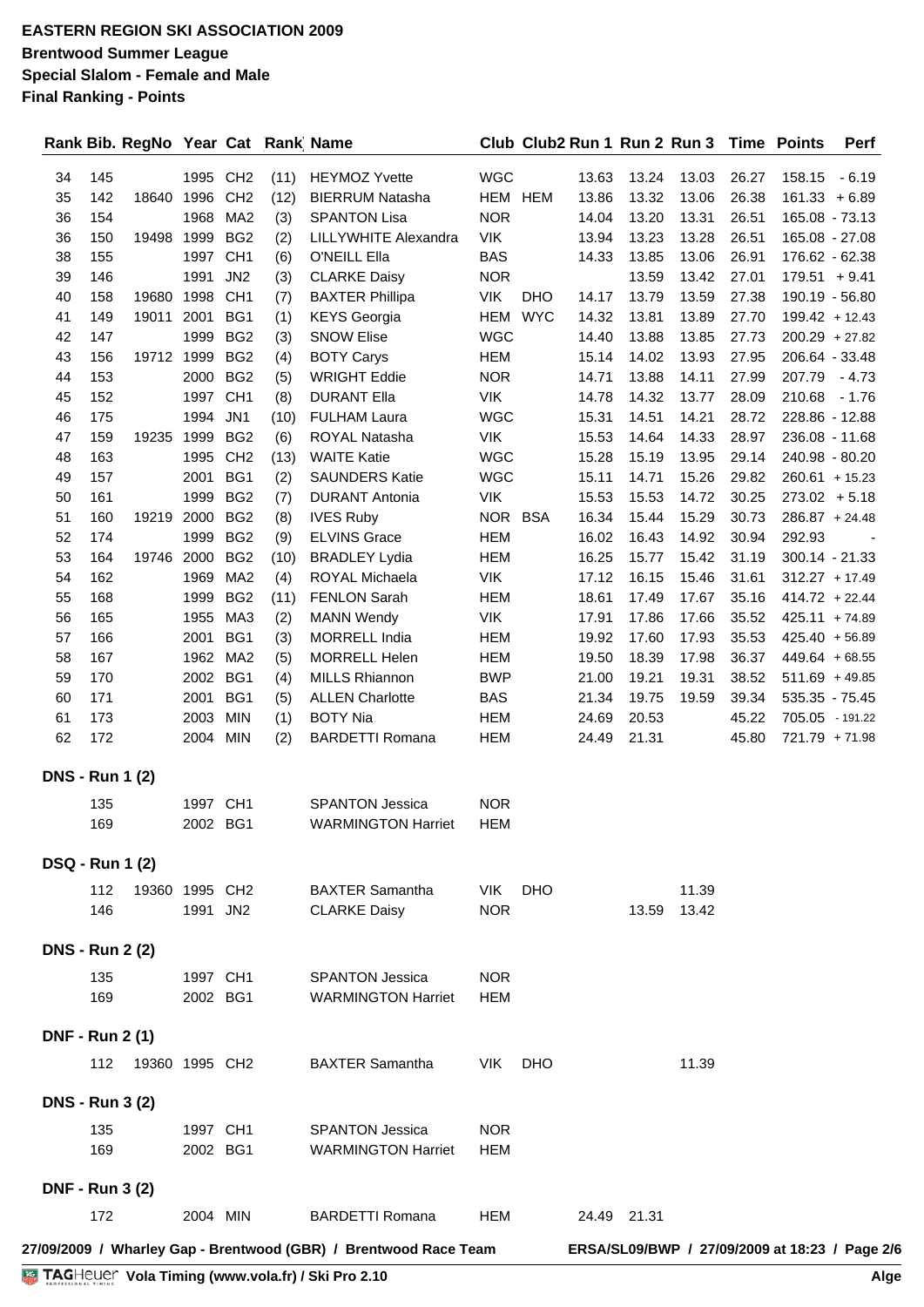| Rank Bib. RegNo Year Cat Rank Name |          |                 |     |             | Club Club2 Run 1 Run 2 Run 3 Time Points Perf |  |
|------------------------------------|----------|-----------------|-----|-------------|-----------------------------------------------|--|
| 173                                | 2003 MIN | <b>BOTY Nia</b> | нем | 24.69 20.53 |                                               |  |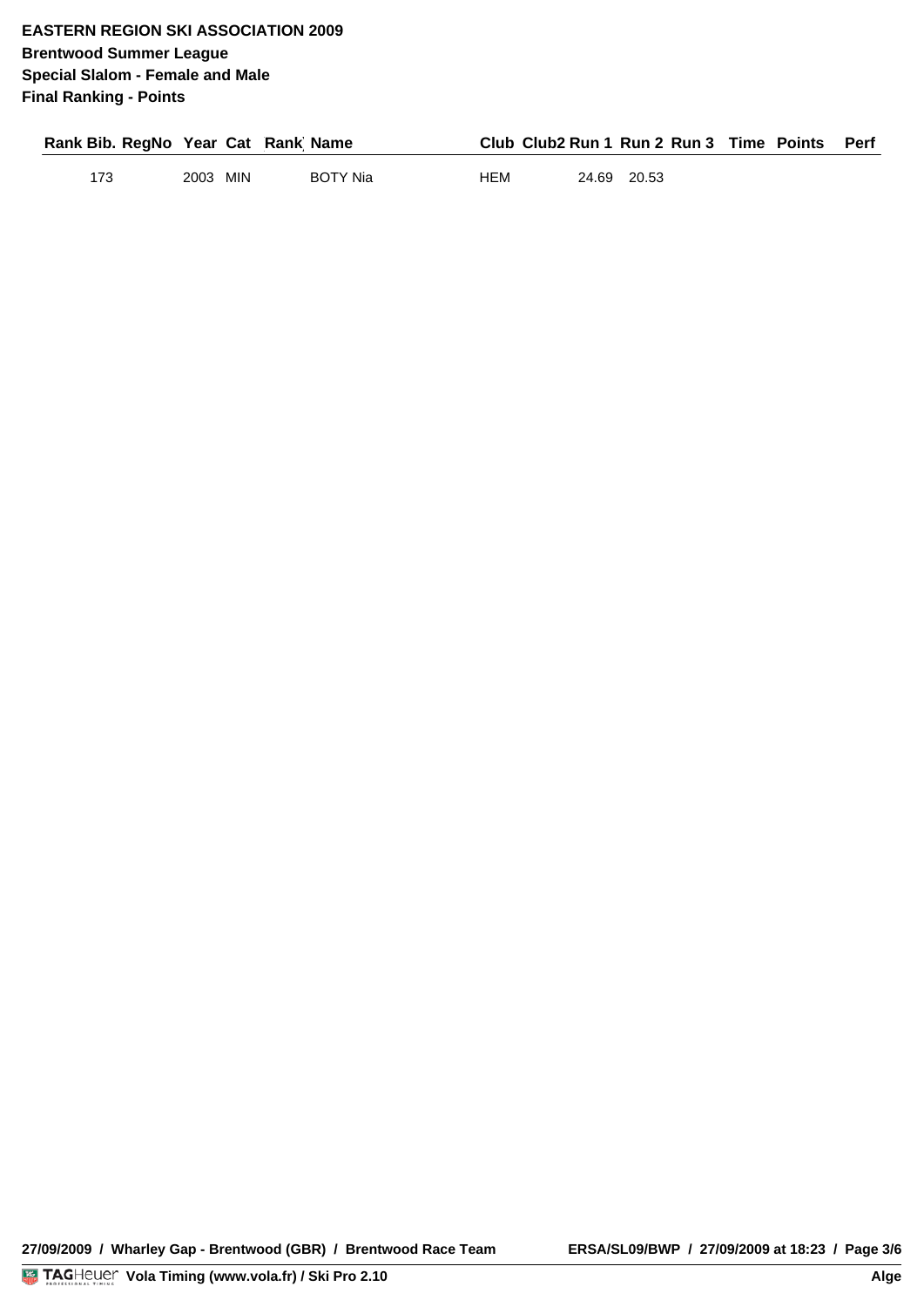$T = FDRA$   $D$ <sub>ave</sub> and  $M$ an  $T =$ 

**Rank Bib. RegNo Year Cat (Rank) Name Club Club2 Run 1 Run 2 Run 3 Time Points Perf**

|                |                |                |           | $==$ ERSA Boys and Men $==$ |      |                                |            |            |       |       |       |       |                  |
|----------------|----------------|----------------|-----------|-----------------------------|------|--------------------------------|------------|------------|-------|-------|-------|-------|------------------|
| 1              | 4              | 11619 1985 SEN |           |                             | (1)  | <b>MESUT Justin</b>            | NOR AMB    |            | 9.54  | 9.46  | 9.54  | 19.00 | - 0.94<br>0.00   |
| 2              | 1              | 12989 1989     |           | <b>SEN</b>                  | (2)  | <b>RICHES Stuart</b>           | <b>NOR</b> | <b>SMK</b> | 9.57  | 9.46  | 9.71  | 19.03 | $0.95 + 17.68$   |
| 3              | $\overline{2}$ | 13350 1991     |           | JN <sub>2</sub>             | (1)  | <b>AKISTER Edward</b>          | <b>NOR</b> |            |       | 9.59  | 9.63  | 19.22 | 6.95<br>$+0.13$  |
| 4              | 6              |                | 6864 1978 | MA1                         | (1)  | <b>GREEN Alexander</b>         | <b>BWP</b> | <b>SC</b>  | 9.63  | 9.64  | 9.97  | 19.27 | 8.53<br>$+4.58$  |
| 5              | 11             | 17015          | 1993      | JN <sub>1</sub>             | (1)  | <b>ABELA Cory</b>              | <b>BWP</b> | <b>BSA</b> | 9.63  | 9.89  | 9.80  | 19.43 | 13.58 - 12.82    |
| 6              | 13             | 14921          | 1992      | JN <sub>2</sub>             | (2)  | <b>HUGHES Toby</b>             | <b>NOR</b> |            | 9.76  | 10.00 | 10.14 | 19.76 | $-1.23$<br>24.00 |
| $\overline{7}$ | 5              | 18757 1993     |           | JN <sub>1</sub>             | (2)  | <b>LUCIE-SMITH Ross</b>        | <b>WGC</b> |            | 10.13 | 10.02 | 10.01 | 20.03 | $-1.28$<br>32.53 |
| 8              | 9              | 18992 1994     |           | JN <sub>1</sub>             | (3)  | <b>UPTON Ben</b>               | <b>WGC</b> |            | 10.06 | 9.99  | 10.31 | 20.05 | 33.16<br>$-4.83$ |
| 9              | 24             | 19681          | 1993      | JN <sub>1</sub>             | (4)  | <b>COWEN Stuart</b>            | <b>BWP</b> |            | 10.11 | 10.06 | 10.02 | 20.08 | $34.11 - 64.42$  |
| 10             | 45             |                | 1987      | <b>SEN</b>                  | (3)  | GOTTS Joe                      | <b>NOR</b> |            | 10.48 | 10.02 | 10.14 | 20.16 | 36.63 - 106.41   |
| 11             | 15             | 17363          | 1991      | JN <sub>2</sub>             | (3)  | <b>BROTHERTON Tom</b>          | WGC BSA    |            | 10.21 | 10.18 | 10.12 | 20.30 | 41.05<br>$-0.82$ |
| 12             | 101            | 13647 1993     |           | JN <sub>1</sub>             | (5)  | <b>THOMPSON Matthew</b>        | HEM        | IMP        | 10.33 | 10.27 | 10.25 | 20.52 | 48.00            |
| 13             | 3              | 14515 1963     |           | MA <sub>2</sub>             | (1)  | <b>HOOD Andy</b>               | <b>NOR</b> |            | 10.35 | 10.27 | 10.26 | 20.53 | $48.32 + 11.58$  |
| 14             | 10             | 19581          | 1992      | JN <sub>2</sub>             | (4)  | LENNARD-JONES Alex             | <b>NOR</b> |            | 10.57 | 10.37 | 10.19 | 20.56 | 49.26 - 16.95    |
| 15             | 23             | 19132 1994     |           | JN <sub>1</sub>             | (6)  | <b>HUTCHINGS Michael</b>       | <b>WGC</b> |            | 10.78 | 10.23 | 10.39 | 20.62 | $51.16 - 44.78$  |
| 16             | 21             | 14899          | 1995      | CH <sub>2</sub>             | (1)  | <b>MERCER Patrick</b>          | NOR BSA    |            | 10.56 | 10.33 | 10.37 | 20.70 | 53.68 - 38.29    |
| 17             | 19             | 19690          | 1994      | JN <sub>1</sub>             | (7)  | <b>REIDY Alexander</b>         | <b>WGC</b> |            | 10.68 | 10.29 | 10.46 | 20.75 | $55.26 - 26.68$  |
| 18             | 18             |                | 1971      | MA1                         | (2)  | <b>MOLLOY Paul</b>             | <b>NOR</b> |            | 10.61 | 10.35 | 10.45 | 20.80 | 56.84 - 19.07    |
| 19             | 14             | 18683          | 1995      | CH <sub>2</sub>             | (2)  | <b>BAXTER Jody</b>             | NOR BSA    |            | 10.45 | 10.43 | 10.40 | 20.83 | 57.79<br>- 8.26  |
| 20             | 16             | 18714 1993     |           | JN <sub>1</sub>             | (8)  | <b>WAILES Andrew</b>           | NOR BSA    |            | 10.69 | 10.49 | 10.43 | 20.92 | 60.63<br>$-7.73$ |
| 21             | 8              |                | 1992      | JN <sub>2</sub>             | (5)  | <b>DARRELL Mathew</b>          | <b>NOR</b> |            | 10.69 | 10.53 | 10.59 | 21.12 | 66.95<br>$-0.75$ |
| 22             | 30             |                | 1967      | MA <sub>2</sub>             | (2)  | <b>SPANTON Nicholas</b>        | <b>NOR</b> |            | 10.67 | 10.59 | 10.57 | 21.16 | 68.21 - 43.53    |
| 23             | $\overline{7}$ | 18807          | 1993      | JN <sub>1</sub>             | (9)  | <b>MROZ Domink</b>             | BWP        | <b>DHO</b> | 10.60 | 10.58 | 10.74 | 21.18 | $68.84 + 7.68$   |
| 24             | 17             |                | 1965      | MA2                         | (3)  | <b>KING Clive</b>              | <b>NOR</b> |            | 10.87 | 10.57 | 10.74 | 21.31 | 72.95<br>$-0.43$ |
| 25             | 39             | 19097 1995     |           | CH <sub>2</sub>             | (3)  | <b>WARRINGTON Ross</b>         | <b>BWP</b> |            | 11.53 | 10.52 | 10.82 | 21.34 | 73.89 - 56.72    |
| 26             | 20             | 6894 1961      |           | MA2                         | (4)  | <b>SHAILES Darryl</b>          | NOR.       | SGB        | 10.92 | 10.50 | 10.86 | 21.36 | 74.53 - 16.23    |
| 27             | 38             | 19159          | 1996      | CH <sub>2</sub>             | (4)  | <b>HENDERSON Tom</b>           | HEM        | <b>HEM</b> | 10.96 | 10.75 | 10.64 | 21.39 | 75.47 - 54.91    |
| 28             | 37             |                | 1995      | CH <sub>2</sub>             | (5)  | <b>FINCH Stuart</b>            | <b>NOR</b> |            | 10.99 | 10.76 | 10.89 | 21.65 | $83.68 - 44.16$  |
| 29             | 25             | 17322          | 1991      | JN <sub>2</sub>             | (6)  | <b>YEUNG Rory</b>              | <b>VIK</b> |            | 11.35 | 10.84 | 10.89 | 21.73 | 86.21 - 12.64    |
| 30             | 32             | 19003 1997     |           | CH <sub>1</sub>             | (1)  | <b>IVES Angus</b>              | NOR BSA    |            | 10.91 | 11.06 | 10.83 | 21.74 | 86.53 - 33.01    |
| 31             | 12             | 18813          | 1996      | CH <sub>2</sub>             | (6)  | <b>WILLIAMS Marcus</b>         | NOR BSA    |            | 10.85 | 10.95 | 11.00 | 21.80 | $88.42 + 23.19$  |
| 32             | 31             | 19135 1961     |           | MA <sub>2</sub>             | (5)  | NORRIS John                    | <b>VIK</b> |            | 11.38 | 11.04 | 10.85 | 21.89 | $91.26 - 20.64$  |
| 33             | 35             |                | 1993      | JN <sub>1</sub>             | (10) | <b>GUYTON Ben</b>              | <b>NOR</b> |            | 11.10 | 10.88 | 11.12 | 21.98 | 94.11 - 29.23    |
| 34             | 28             | 19005 1995     |           | CH <sub>2</sub>             | (7)  | <b>NORRIS Kieran</b>           | VIK        | <b>BSA</b> | 11.24 | 11.11 | 10.95 | 22.06 | 96.63 - 8.37     |
| 35             | 33             |                | 1967 MA2  |                             | (6)  | <b>TROUNG Foo</b>              | <b>VIK</b> |            | 11.28 | 11.17 | 11.04 | 22.21 | 101.37 - 21.73   |
| 36             | 44             | 19342 1996 CH2 |           |                             | (8)  | <b>HARRIS Alexander</b>        | VIK        |            | 11.47 | 11.24 | 11.02 | 22.26 | 102.95 - 34.20   |
| 36             | 34             |                | 1998 CH1  |                             | (2)  | PENNING-LAMBERT Joshua HEM WYC |            |            | 11.06 | 11.31 | 11.20 | 22.26 | 102.95 - 20.34   |
| 38             | 26             |                | 1993      | JN1                         | (11) | <b>BAKER-RAY James</b>         | VIK        |            | 11.72 | 11.15 | 11.18 | 22.33 | $105.16 + 4.16$  |
| 39             | 51             |                | 1993      | JN <sub>1</sub>             | (12) | <b>LINCOLN Andrew</b>          | <b>NOR</b> |            | 11.52 | 11.13 | 11.24 | 22.37 | 106.42 - 63.53   |
| 40             | 52             |                | 1996 CH2  |                             | (9)  | <b>WIGMORE Mathew</b>          | <b>NOR</b> |            | 11.52 | 11.20 | 11.22 | 22.42 | 108.00 - 62.82   |
| 41             | 47             |                | 1080 1941 | MA3                         | (1)  | <b>SMITH Michael</b>           | BAS BAS    |            | 11.41 | 11.45 | 11.12 | 22.53 | 111.47 - 33.75   |
| 42             | 27             |                | 1996 CH2  |                             | (10) | PENNING-LAMBERT Matthew        | HEM WYC    |            | 11.29 | 11.25 | 11.48 | 22.54 | $111.79 + 7.72$  |
| 43             | 40             |                | 1978      | MA1                         | (3)  | <b>TRICKER Paul</b>            | <b>NOR</b> |            | 11.89 | 11.52 | 11.12 | 22.64 | 114.95 - 20.20   |
| 44             | 50             |                | 1961      | MA <sub>2</sub>             | (7)  | <b>ALVEY Steve</b>             | VIK        |            | 12.60 | 11.45 | 11.23 | 22.68 | 116.21 - 34.96   |
| 45             | 48             | 19691          | 1996 CH2  |                             | (11) | <b>REIDY Luca</b>              | <b>WGC</b> |            | 11.64 | 11.43 | 11.29 | 22.72 | 117.47 - 33.42   |
| 46             | 57             |                | 1997 CH1  |                             | (3)  | RICHARDSON Thomas              | <b>NOR</b> |            | 12.74 | 11.55 | 11.29 | 22.84 | 121.26 - 89.12   |
| 47             | 61             |                | 1996      | CH <sub>2</sub>             | (12) | <b>CLAYTON Adam</b>            | <b>NOR</b> |            | 11.93 | 11.49 | 11.43 | 22.92 | 123.79 - 113.58  |
| 48             | 42             | 18810 1997 CH1 |           |                             | (4)  | <b>FENELEY Luke</b>            | NOR BSA    |            | 11.48 | 11.47 | 11.50 | 22.95 | 124.74 - 11.05   |
| 49             | 78             |                | 1996 CH2  |                             | (13) | <b>LALLY Cameron</b>           | VIK        |            | 12.03 | 11.53 | 11.46 | 22.99 | 126.00 - 193.73  |
| 50             | 99             |                | 1989 SEN  |                             | (4)  | <b>PARKS Michael</b>           | <b>BWP</b> |            | 12.08 | 11.67 | 11.56 | 23.23 | 133.58           |

**27/09/2009 / Wharley Gap - Brentwood (GBR) / Brentwood Race Team ERSA/SL09/BWP / 27/09/2009 at 18:23 / Page 4/6**

<u>Volanda va Ser</u>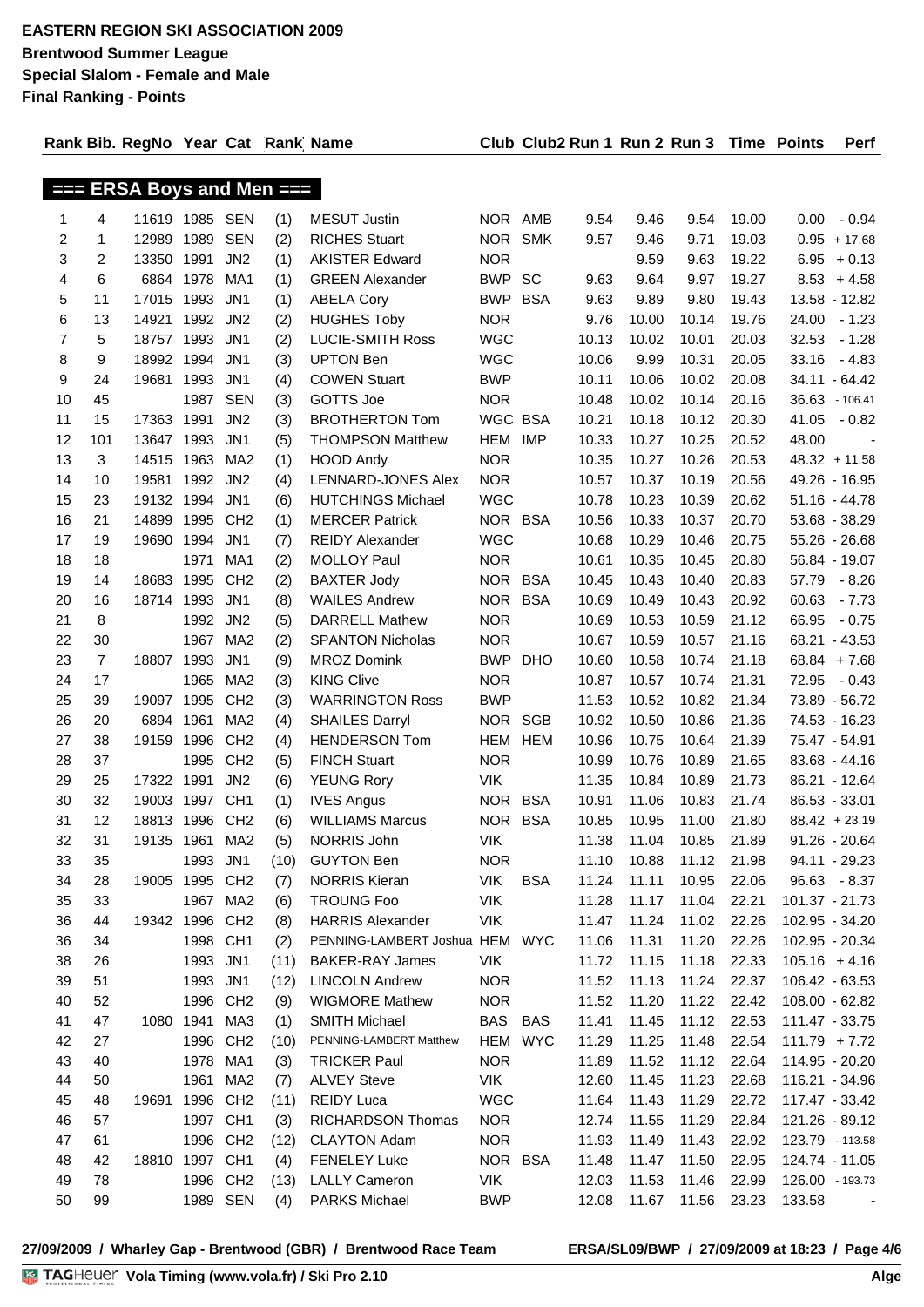|                        |     | Rank Bib. RegNo Year Cat Rank Name |          |                 |      |                             |            |            |       |       | Club Club2 Run 1 Run 2 Run 3 |       | <b>Time Points</b> | Perf                     |
|------------------------|-----|------------------------------------|----------|-----------------|------|-----------------------------|------------|------------|-------|-------|------------------------------|-------|--------------------|--------------------------|
| 51                     | 36  | 10372 1959                         |          | MA3             | (2)  | <b>ANDERSON Christopher</b> | <b>VIK</b> | Κ          | 11.81 | 11.61 | 11.65                        | 23.26 | $134.53 + 7.72$    |                          |
| 52                     | 55  | 19335                              | 1964     | MA <sub>2</sub> | (8)  | <b>MROZ Jaroslaw</b>        | <b>BWP</b> | <b>DHO</b> | 12.68 | 11.62 | 11.79                        | 23.41 |                    | 139.26 - 62.18           |
| 52                     | 41  | 18661                              | 1997     | CH <sub>1</sub> | (5)  | <b>WARMINGTON Richard</b>   | <b>HEM</b> |            | 15.70 | 11.85 | 11.56                        | 23.41 |                    | $139.26 + 3.79$          |
| 54                     | 56  |                                    | 1993     | JN <sub>1</sub> | (13) | <b>WALL Jake</b>            | <b>VIK</b> |            | 12.09 | 12.35 | 11.46                        | 23.55 | 143.68 - 58.61     |                          |
| 55                     | 46  | 19713                              | 1997     | CH <sub>1</sub> | (6)  | <b>BOTY Harry</b>           | <b>HEM</b> |            | 12.31 | 11.92 | 11.80                        | 23.72 | $149.05 + 4.01$    |                          |
| 56                     | 49  | 18809                              | 1999     | BG <sub>2</sub> | (1)  | <b>FENELEY William</b>      | NOR BSA    |            | 12.24 | 12.10 | 11.83                        | 23.93 | $155.68 + 4.78$    |                          |
| 57                     | 53  |                                    | 1997     | CH <sub>1</sub> | (7)  | <b>BOND-PRESTON Harry</b>   | <b>NOR</b> |            | 12.39 | 12.03 | 11.94                        | 23.97 | 156.95 - 22.21     |                          |
| 58                     | 54  |                                    | 1998     | CH <sub>1</sub> | (8)  | LUCK Ben                    | <b>NOR</b> |            | 12.38 | 12.04 | 12.24                        | 24.28 | 166.74 - 13.86     |                          |
| 59                     | 66  |                                    | 1999     | BG <sub>2</sub> | (2)  | <b>BINGHAM Jonathan</b>     | <b>BWP</b> |            | 12.50 | 12.34 | 12.24                        | 24.58 | 176.21 - 84.01     |                          |
| 60                     | 60  |                                    | 1999     | BG <sub>2</sub> | (3)  | <b>PARSEY James</b>         | <b>WGC</b> |            | 12.58 | 12.56 | 12.72                        | 25.14 |                    | 193.89 - 38.18           |
| 61                     | 79  |                                    | 1967     | MA <sub>2</sub> | (9)  | <b>DURANT Jim</b>           | <b>VIK</b> |            | 13.51 | 12.72 | 12.56                        | 25.28 |                    | 198.32 - 126.97          |
| 62                     | 59  |                                    | 1999     | BG <sub>2</sub> | (4)  | <b>CHILDS Lewis</b>         | <b>WGC</b> |            | 13.14 | 13.10 | 12.53                        | 25.63 | 209.37 - 12.41     |                          |
| 63                     | 63  | 19131                              | 1998     | CH <sub>1</sub> | (9)  | <b>JUDD Michael</b>         | <b>WGC</b> |            | 13.56 | 13.16 | 12.64                        | 25.80 | 214.74 - 28.91     |                          |
| 64                     | 70  |                                    | 1960     | MA <sub>2</sub> | (10) | DARRELL David               | <b>NOR</b> |            | 14.21 | 13.11 | 12.77                        | 25.88 | 217.26 - 60.54     |                          |
| 65                     | 64  |                                    | 1997     | CH <sub>1</sub> | (10) | <b>PARSEY Michael</b>       | <b>WGC</b> |            | 13.08 | 12.86 | 13.14                        | 25.94 | 219.16 - 31.70     |                          |
| 66                     | 75  |                                    | 1999     | BG <sub>2</sub> | (5)  | <b>NEWELL George</b>        | <b>HEM</b> |            | 14.57 | 12.97 | 13.33                        | 26.30 | 230.53 - 81.94     |                          |
| 67                     | 71  |                                    | 1998     | CH <sub>1</sub> | (11) | <b>NEWELL Oliver</b>        | <b>HEM</b> |            | 13.67 | 12.89 | 14.03                        | 26.56 | 238.74 - 48.83     |                          |
| 68                     | 74  |                                    | 1999     | BG <sub>2</sub> | (6)  | <b>DALEY Dominic</b>        | <b>WGC</b> |            | 13.71 | 13.53 | 13.08                        | 26.61 | 240.32 - 70.77     |                          |
| 69                     | 69  |                                    | 1996     | CH <sub>2</sub> | (14) | <b>FENLON David</b>         | <b>HEM</b> |            | 13.78 | 13.18 | 13.45                        | 26.63 | 240.95 - 36.19     |                          |
| 70                     | 68  |                                    | 1946     | MA3             | (3)  | COOPER Ron                  | <b>BWP</b> |            | 13.86 | 13.45 | 13.34                        | 26.79 | 246.00 - 28.64     |                          |
| 71                     | 72  |                                    | 2001     | BG1             | (1)  | <b>TROUNG Aaron</b>         | <b>VIK</b> |            | 13.81 | 13.41 | 13.41                        | 26.82 | 246.95 - 54.70     |                          |
| 72                     | 65  | 19696                              | 1996     | CH <sub>2</sub> | (15) | <b>CUTHBERT Darryl</b>      | <b>VIK</b> |            | 14.31 | 13.58 | 13.26                        | 26.84 | 247.58             | $-6.14$                  |
| 73                     | 73  |                                    | 1999     | BG <sub>2</sub> | (7)  | <b>GRAINGER Christopher</b> | <b>VIK</b> |            | 13.96 | 13.32 | 13.65                        | 26.97 | 251.68 - 53.67     |                          |
| 74                     | 62  |                                    | 1996     | CH <sub>2</sub> | (16) | <b>WILSON Geoffrey</b>      | <b>VIK</b> |            | 13.76 | 13.59 | 13.80                        | 27.35 | $263.68 + 20.95$   |                          |
| 75                     | 67  | 1134                               | 1951     | MA3             | (4)  | <b>COOPER Douglas</b>       | <b>BWP</b> | <b>CHT</b> | 14.36 | 13.82 | 13.62                        | 27.44 | 266.53             | $-7.70$                  |
| 76                     | 76  |                                    | 1996     | CH <sub>2</sub> | (17) | <b>GODDARD Tom</b>          | <b>VIK</b> |            | 14.25 | 13.34 | 14.19                        | 27.53 | 269.37 - 44.41     |                          |
| 77                     | 91  |                                    | 2001     | BG1             | (2)  | <b>TRINDER Ross</b>         | <b>VIK</b> |            | 14.02 | 13.81 | 13.79                        | 27.60 | 271.58 - 163.33    |                          |
| 77                     | 80  |                                    | 1999     | BG <sub>2</sub> | (8)  | RINALDI-JONES Alex          | <b>BAS</b> |            | 14.49 | 13.81 | 13.79                        | 27.60 | 271.58 - 58.26     |                          |
| 79                     | 83  |                                    | 2001     | BG1             | (3)  | <b>PAYNE Arthur</b>         | <b>BAS</b> |            | 14.43 | 14.60 | 13.44                        | 27.87 | 280.11 - 63.36     |                          |
| 80                     | 103 |                                    | 1967     | MA <sub>2</sub> | (11) | <b>SYDER Mark</b>           | <b>NOR</b> |            | 14.49 | 13.84 |                              | 28.33 | 294.63             |                          |
| 81                     | 102 |                                    | 1966     | MA <sub>2</sub> | (12) | <b>ELVINS Stuart</b>        | <b>HEM</b> |            | 14.83 | 14.29 | 14.21                        | 28.50 | 300.00             | $\overline{\phantom{a}}$ |
| 82                     | 93  |                                    | 1999     | BG <sub>2</sub> | (9)  | <b>BOND-PRESTON Jack</b>    | <b>NOR</b> |            | 16.22 | 15.00 | 14.17                        | 29.17 | 321.16 - 154.29    |                          |
| 83                     | 88  |                                    | 1999     | BG <sub>2</sub> | (10) | <b>MILLS Sean</b>           | <b>BWP</b> |            | 15.42 | 14.58 | 14.88                        | 29.46 | 330.32 - 76.69     |                          |
| 84                     | 89  |                                    | 2001     | BG1             | (4)  | <b>KING Patrick</b>         | <b>NOR</b> |            | 15.07 | 14.81 | 14.76                        | 29.57 | 333.79 - 95.97     |                          |
| 85                     | 90  |                                    | 2002 BG1 |                 | (5)  | <b>BINGHAM Nicholas</b>     | <b>BWP</b> |            | 15.35 | 15.32 | 14.60                        | 29.92 |                    | 344.84 - 89.73           |
| 86                     | 81  |                                    | 1999 BG2 |                 | (11) | <b>BARDETTI Gianluca</b>    | <b>HEM</b> |            | 16.03 | 15.14 | 14.98                        | 30.12 |                    | $351.16 + 18.04$         |
| 87                     | 82  |                                    | 2001     | BG1             | (6)  | <b>NEWELL William</b>       | <b>HEM</b> |            | 15.30 | 15.08 |                              | 30.38 | $359.37 + 16.58$   |                          |
| 88                     | 87  | 19174                              | 2000 BG2 |                 | (12) | <b>BIERRUM Ewan</b>         | <b>HEM</b> |            | 15.67 | 15.38 | 15.12                        | 30.50 |                    | 363.16 - 33.93           |
| 89                     | 95  |                                    | 1998     | CH <sub>1</sub> | (12) | <b>SYDER James</b>          | <b>NOR</b> |            | 16.21 | 15.52 | 15.27                        | 30.79 | 372.32 - 130.15    |                          |
| 90                     | 84  |                                    | 2000 BG2 |                 | (13) | <b>CARUANA Kieran</b>       | VIK        |            | 16.57 | 15.64 | 15.75                        | 31.39 | $391.26 + 19.17$   |                          |
| 91                     | 92  |                                    | 1956 MA3 |                 | (5)  | <b>BRADLEY Stephen</b>      | <b>HEM</b> |            | 16.43 | 16.48 | 16.28                        | 32.71 |                    | 432.95 - 8.97            |
| 92                     | 96  |                                    | 2003 MIN |                 | (1)  | <b>ALLEN George</b>         | <b>BAS</b> |            | 17.70 | 16.46 | 16.36                        | 32.82 | 436.42 - 81.77     |                          |
| 93                     | 94  |                                    | 2000 BG2 |                 | (14) | <b>IZZARD Charles</b>       | <b>HEM</b> |            | 17.44 | 17.11 | 17.73                        | 34.55 |                    | 491.05 - 6.04            |
| 94                     | 86  |                                    | 1973 MA1 |                 | (4)  | <b>BARDETTI Marco</b>       | <b>HEM</b> |            | 17.89 |       | 16.77                        | 34.66 | 494.53 + 115.34    |                          |
| 95                     | 97  |                                    | 2002 BG1 |                 | (7)  | <b>BOND-PRESTON Joe</b>     | <b>NOR</b> |            | 18.46 | 17.74 | 18.06                        | 35.80 |                    | 530.53 - 89.46           |
| 96                     | 100 |                                    | 1998 CH1 |                 | (13) | VIGO Alex                   | <b>WGC</b> |            | 19.18 | 18.95 | 18.04                        | 36.99 | 568.11             |                          |
| 97                     | 98  |                                    | 2003 MIN |                 | (2)  | CARUANA Ronan               | VIK        |            | 20.70 | 19.55 | 19.58                        | 39.13 | 635.68 - 227.09    |                          |
| <b>DNS - Run 1 (6)</b> |     |                                    |          |                 |      |                             |            |            |       |       |                              |       |                    |                          |
|                        | 22  |                                    | 1989 SEN |                 |      | <b>CHAN Gareth</b>          | <b>WGC</b> |            |       |       |                              |       |                    |                          |
|                        | 29  |                                    | 1990 JN2 |                 |      | SMITH Benjamin              | <b>BWP</b> |            |       |       |                              |       |                    |                          |
|                        | 43  | 18057                              | 1992 JN2 |                 |      | <b>AIKENS Christopher</b>   | <b>HEM</b> |            |       |       |                              |       |                    |                          |
|                        |     |                                    |          |                 |      |                             |            |            |       |       |                              |       |                    |                          |